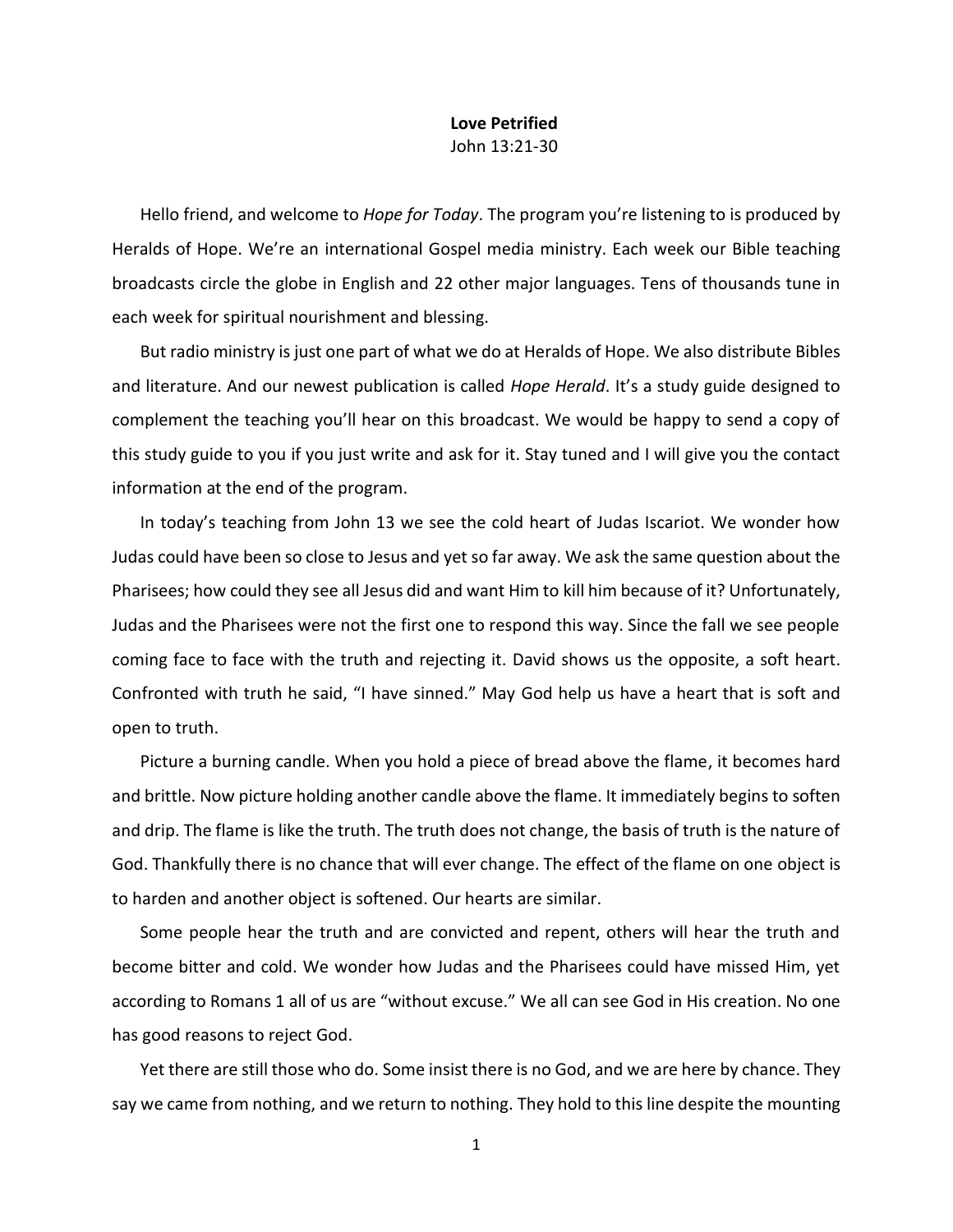evidence to the contrary. Science is showing us incredible things about His intricate creation. The evidence points to a creator and a master plan. How can someone see and know this and still walk away from Him? This is like the bread in the flame, their hearts are hard and brittle.

This makes us ask, how can we make sure this is not us? What must we do to have a soft heart? How can we be like the candle and be soft toward truth? I believe II Thessalonians 2:10 gives us the answer. We must have a love for truth. Truth in this case is so much more than rules or written documents. To love the truth is to love Jesus, he said, "I am the way, **the truth**, and the life." Loving the truth is loving Jesus. Loving Jesus is saying yes to Him.

Those who are saying "Yes" to Jesus will not reject Him. You cannot love Him and ignore His what He says. Saying Yes to Him is living for and with Him every day. If Judas and the Pharisees would have loved Jesus, the story could have been much different. Instead, their interaction with the truth caused their hearts to become cold. Today when you hear truth, don't harden your heart. Instead love the truth and grow in your relationship with Him.

Now, here's Pastor J. Mark with today's teaching.

Some substances when they become cold become very hard. To become pliable, they must be warmed. Certain precious metals, like gold and silver, have a low melting point compared to steel. We are told that a dead tree under proper conditions will petrify, become like rock. After that it has no function, no particular use, except a museum piece.

Now, even in our human relations sometimes love gets cold and hardens. It loses it's warmth. Even love toward God can cool off and get somewhat hard. Here in John 13:21-30 we have demonstrated for us what happened when **Love Petrified**.

- 21 *When Jesus had thus said, he was troubled in spirit, and testified, and said, verily, verily, I say unto you, that one of you shall betray me.*
- 22 *Then the disciples looked one on another, doubting of whom he spake.*
- 23 *Now there was leaning on Jesus' bosom one of his disciples, whom Jesus loved.*
- 24 *Simon Peter therefore beckoned to him, that he should ask who it should be of whom he spoke.*
- 25 *He then lying on Jesus' breast saith unto him, Lord, who is it?*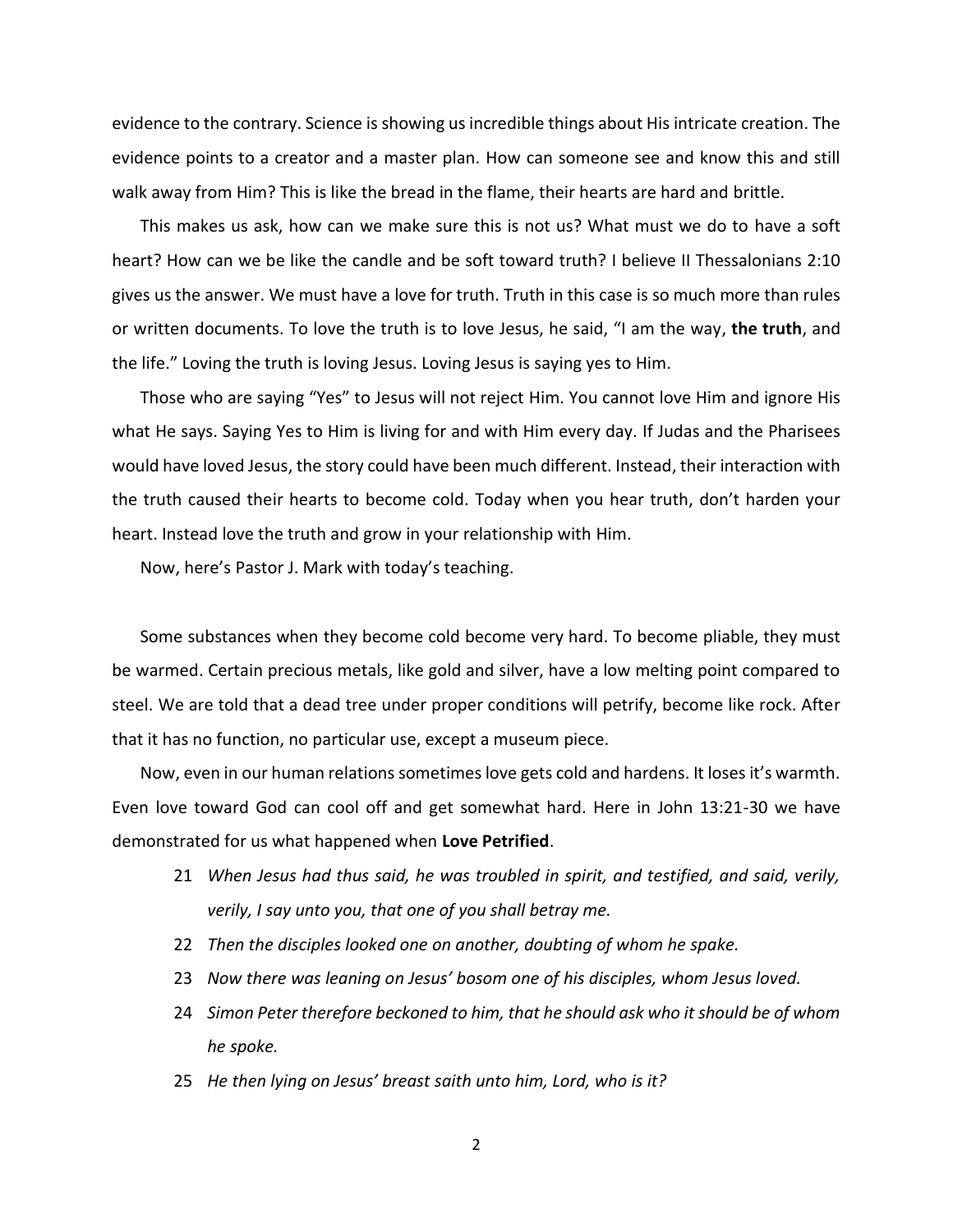- 26 *Jesus answered, He it is, to whom I shall give a sop, when I have dipped it. And when he had dipped the sop, he gave it to Judas Iscariot, the son of Simon.*
- 27 *And after the sop Satan entered into him. Then said Jesus unto him, That thou doest, do quickly.*
- 28 *Now no man at the table knew for what intent he spoke this unto him.*
- 29 *For some of them thought because Judas had the bag, that Jesus had said unto him, Buy those things that we have need of against the feast; or, that he should give something to the poor.*
- 30 *He then having received the sop went immediately out: and it was night.*

Our Lord gave several WORDS which show us how love can be petrified.

## Love hardens under **The Piercing Word**.

I want you to reflect upon what Jesus said, "One of you shall betray me." Can you create the picture in your mind? Can you see Jesus with His twelve disciples; those who had been closest to him; those who had heard all His teachings; those whose feet He had just washed to demonstrate His endless, matchless love? Those were the ones that were gathered with Him now at the table when He said, "One of you shall betray me".

One of you, He said. They had not yet known what that meant. It must have pierced each one of them to the heart, "One of you shall betray me". That is a piercing word, it is a word that cuts to the quick, cuts deep in the heart. That's one word from Jesus to demonstrate how love can petrify.

When the piercing word revealed a betrayer, there had to follow **The Identifying Word**.

John, who was lying on Jesus' bosom, asked the question, "Who is it, Lord?" Of course, they wanted to know. Jesus had made it specific enough that one of them was going to do this awful deed. And John said, "Who is it, Lord? Tell us who it is."

Now watch how Jesus answered. He said, "He it is, to whom I will give the morsel when I have dipped it?" I understand from reading the Jewish encyclopedia that the observance of the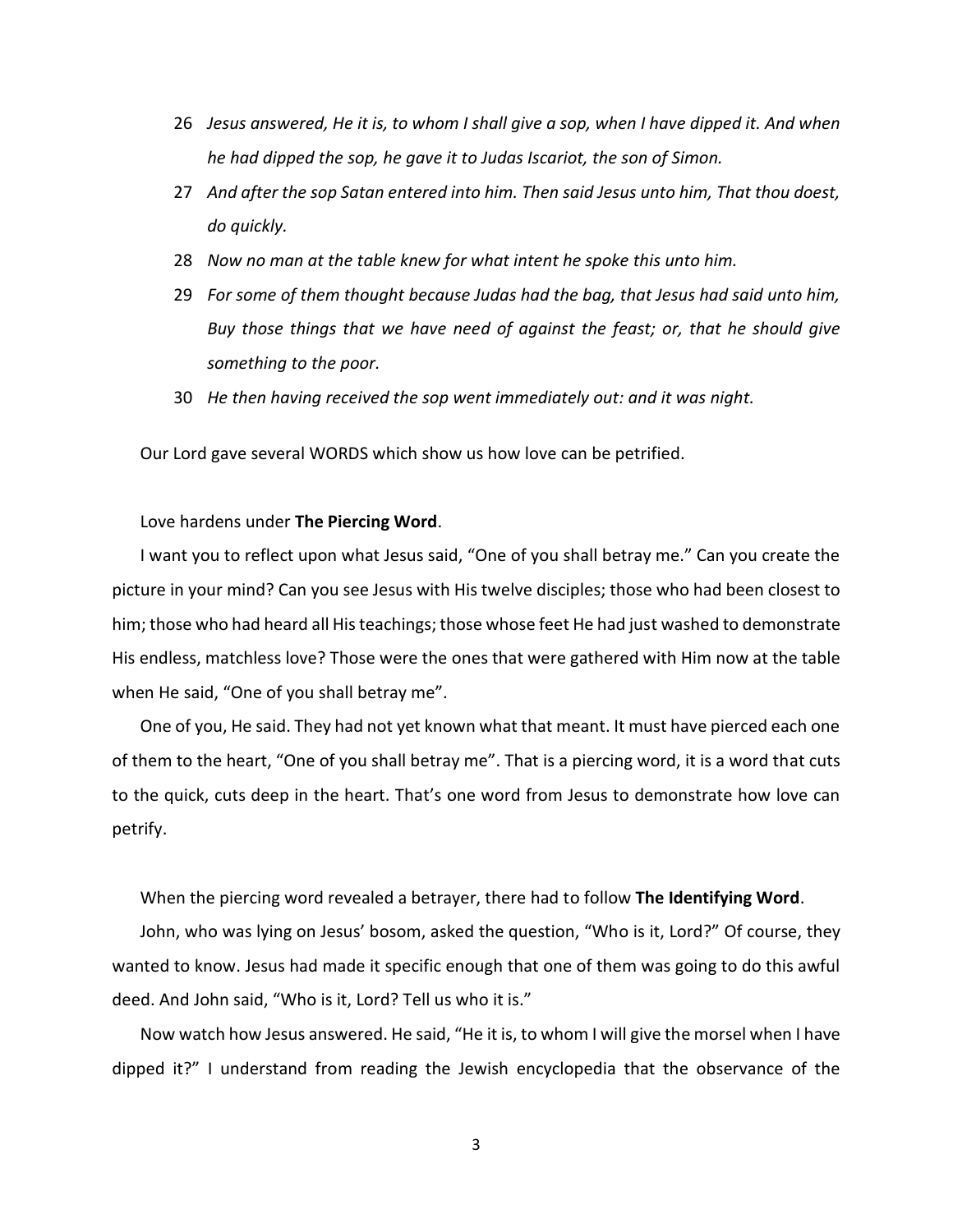Passover had in it the dipping of a morsel of bread, then eating it as some symbol of the deliverance from the land of Egypt.

Jesus, as the host of that Passover feast, took this morsel and dipped it and gave it to Judas Iscariot. Now he was marked out by the identifying word, "He it is to whom I shall give the morsel when I have dipped it."

I don't see any other conclusion to draw but that the love Judas may have had suddenly hardened; it was petrified. Jesus' identifying word brought it into the open when He gave the morsel to Judas Iscariot, Simon's son. That was the identifying word.

What followed was not a happenstance for Jesus gave **The Commanding Word**.

We are informed in this text that as soon as Judas had received the morsel, Satan entered into his heart. Then Jesus said, "Whatever you do, do it quickly", do not hesitate, the time has now come for you to act.

This may well have been brooding in Judas' mind. Earlier in John's Gospel we learn that Judas was the one who said, "Why was not this sold for three hundred pence and given to the poor?" That was when Mary anointed the feet of Jesus with that precious box of ointment. You see, he must have been brooding over this for some time.

Now Jesus said to him, "What you do, do quickly". It was not clear to the others. We would think that they should have now understood what Jesus was predicting, pointing out to them, and giving the command that it be accomplished. It was clear to Judas because the Bible tells us here that he went out immediately. He went out into the darkness of the night.

There is something rather foreboding about that. Here was a man whose love had petrified. When Jesus said, "Do it quickly," he went out into the night. The darkness of the night surrounded him.

Thus, in this experience of Judas, love petrified. It hardened; it lost it's warmth. Now Jesus' words show us how that can be possible: it was the piercing word, "One of you"; it was the identifying word; "He it is to whom I will give the morsel when I have dipped it"; and it was the commanding word, "Do it quickly".